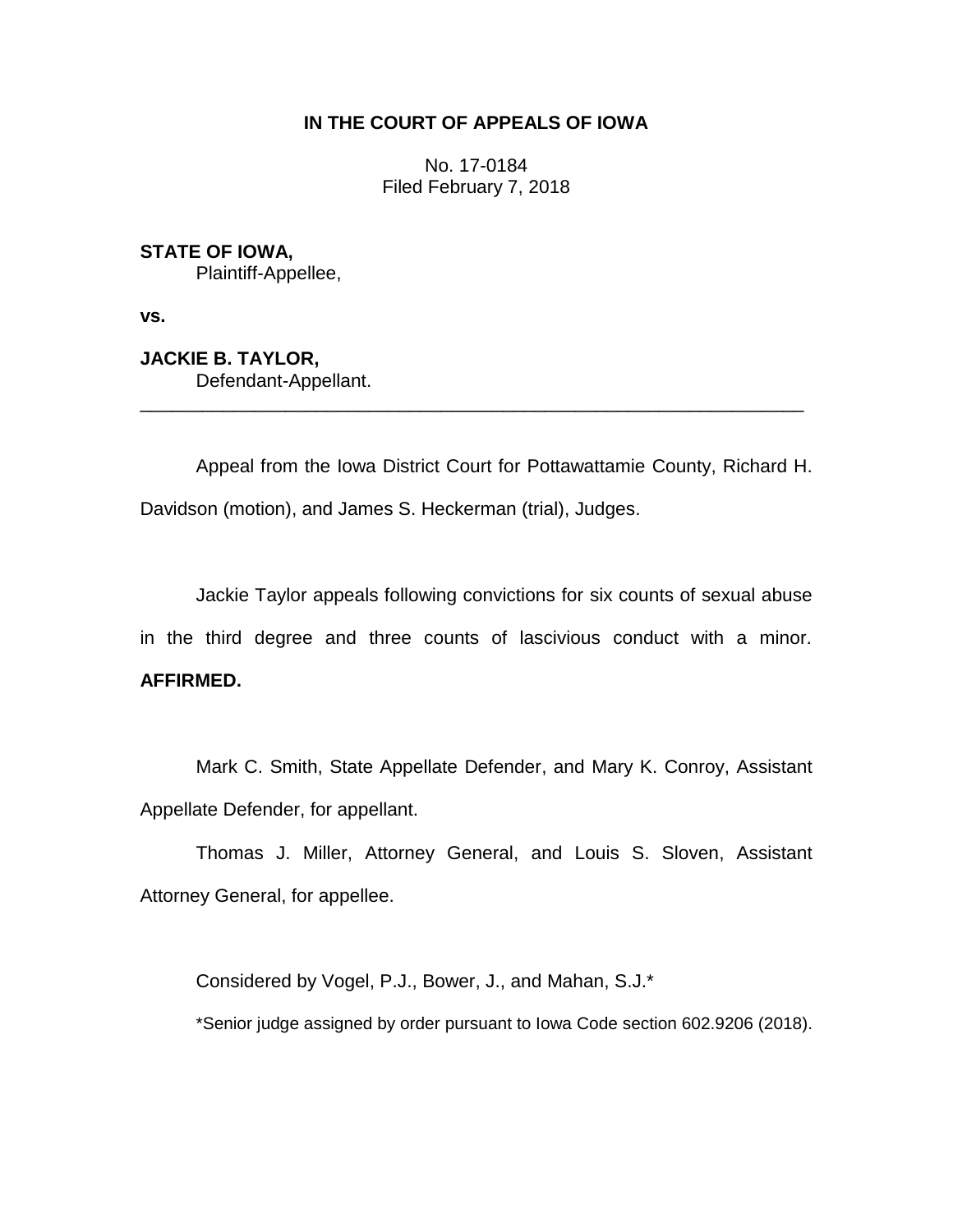## **MAHAN, Senior Judge.**

Jackie B. Taylor appeals following convictions for six counts of sexual abuse in the third degree<sup>1</sup> involving two alleged victims, S.Z. and C.W., and three counts of lascivious conduct with a minor, S.Z. Taylor argues the court abused its discretion in consolidating the cases involving the different minors, trial counsel was ineffective in numerous respects, and the sentence imposed was illegal and an abuse of discretion. Because we find no abuse of discretion in the court allowing the cases to be tried together, the record is not adequate to address the ineffectiveness claims, and the sentencing challenges are not ripe for review at this time, we affirm the convictions.

### **I. Background Facts.**

 $\overline{a}$ 

Taylor lived in a residence with Connie and her husband, Kevin; Connie's daughter, Patty; and Connie's grandchildren, S.Z., C.W., and W.N. Though S.Z. and C.W. are biological siblings, S.Z. had lived with Connie most of her life and was adopted by Connie prior to the events at issue here. Taylor is not related to any of the others with whom he lived. He has lived with Connie since 2003, and Connie views Taylor as a father figure.

On May 17, 2016, sixteen-year-old S.Z. arrived at school tearful and upset. She reported to the school counselor that Taylor was touching her inappropriately. The department of human services was contacted and an

 $1$  The alleged conduct leading to the charges occurred over a period of three years between 2013 and 2016. *See* Iowa Code §§ 709.1 (sex abuse), 709.4(1)(a) (defining third degree sex abuse), 709.14 (defining lascivious conduct with a minor). Because no substantive changes have occurred in the statutory provisions, we will refer to the 2016 Iowa Code for ease of reference.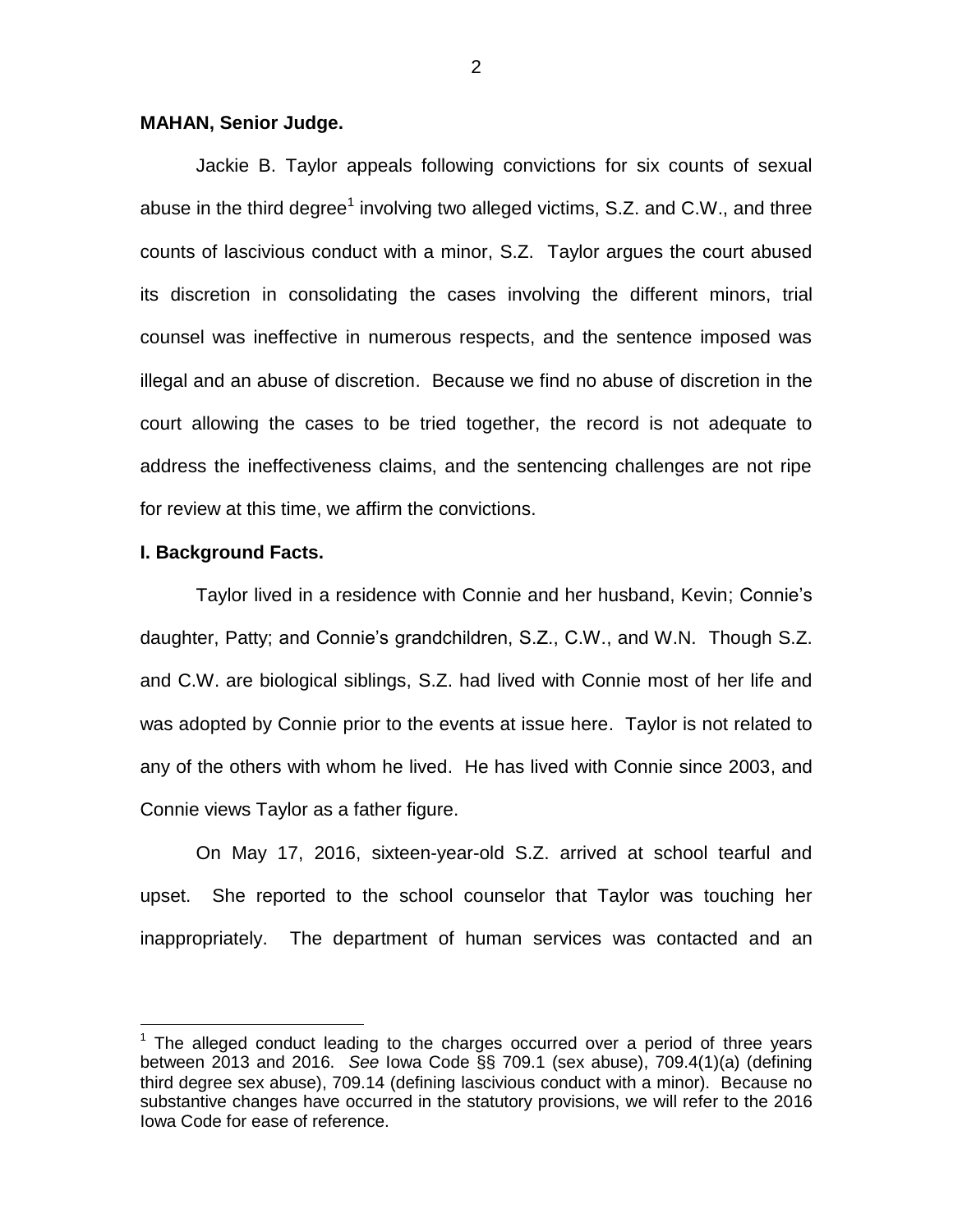investigator asked S.Z. if she wanted to be taken back to Connie's. S.Z. stated she "didn't want to be molested anymore."

When Detective Hayley Bloom spoke with Taylor about S.Z.'s allegations, Taylor stated "maybe when I hug her possibly. Accidently maybe hit her boob or something." Taylor told police he thought S.Z. might have fabricated the accusations because she wanted to live with her father and because she did not like her grandmother's rules.

A few months after S.Z.'s allegations, police received a report that Taylor had abused S.Z.'s brother, C.W. C.W. had run away from Connie's residence in December 2015 when he was in ninth grade and was fifteen years old. C.W. hitchhiked to South Dakota, where he began to live with his biological father and stepmother. In August 2016, C.W. took his stepmother's vehicle and left a suicide note behind. He was located in Wyoming later that day where the vehicle had run out of gas. C.W. was hospitalized and while there disclosed he had been sexually abused when at his grandmother's house.

In June 2016, the State charged Taylor concerning conduct related to S.Z.—two counts of sexual abuse in the third degree and three counts of lascivious acts with a minor. In August, the State charged Taylor concerning conduct related to C.W.—six counts of sexual abuse in the third degree, which was later amended to four counts.

The State moved to consolidate the cases. Taylor objected, arguing the cases were unrelated, had different victims, and consolidation would be highly prejudicial to him. After a hearing, the court allowed consolidation.

3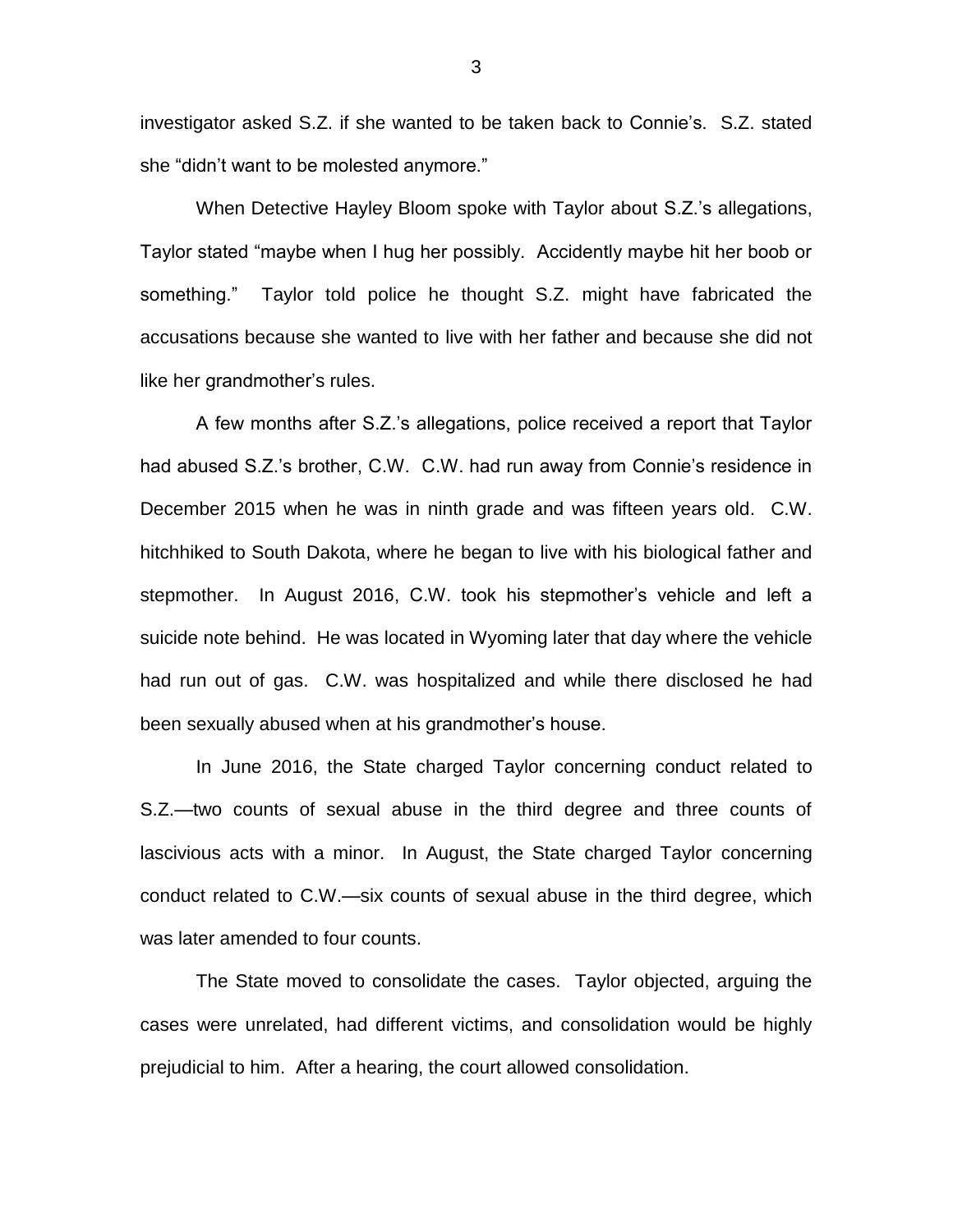At trial, C.W. testified Taylor had abused him throughout seventh, eighth, and ninth grades (until C.W. left the final time). C.W. stated Taylor would use his hand to touch C.W.'s penis, which occurred on more than one occasion. Taylor also made C.W., on more than one occasion, use his hand to touch Taylor's penis. When C.W. would object, Taylor threatened to tell Connie that C.W. was hurting the other minors in the household. C.W. testified Taylor was the main reason he kept trying to run away.

S.Z. testified Taylor was a grandfather figure. She testified he started touching her breasts when she was eleven years old and continued to do so until she was sixteen. S.Z. stated Taylor would touch her breasts with "[h]is hands and his mouth"; he would make her "[t]ake [her] shirt off and [her] bra," to let him "see her breasts"; and Taylor would watch her shower at times. S.Z. testified that on at least two occasions Taylor touched her vagina with his fingers. She recounted the second time occurred "[o]n his chair in the living room" when she was "[m]aybe 15" and a freshman in high school. She stated Taylor used his fingers to touch her vagina and "his fingernails were very long" and "it hurt." She testified she told him to stop but he did not. Further, S.Z. testified that when she was thirteen or fourteen Taylor made S.Z. touch his penis with her hand. S.Z. stated Taylor told her she should take pictures of her breasts for him and that he wanted to "jump her bones." S.Z. also stated Taylor showed her pornography on his computer and offered to buy her a sex toy. Taylor told S.Z. that "he would get in a lot of trouble" if she told anyone, and she promised not to tell. S.Z. did not think Connie would believe her if she reported what happened. S.Z. said she "did not feel like [she] could say no to him."

4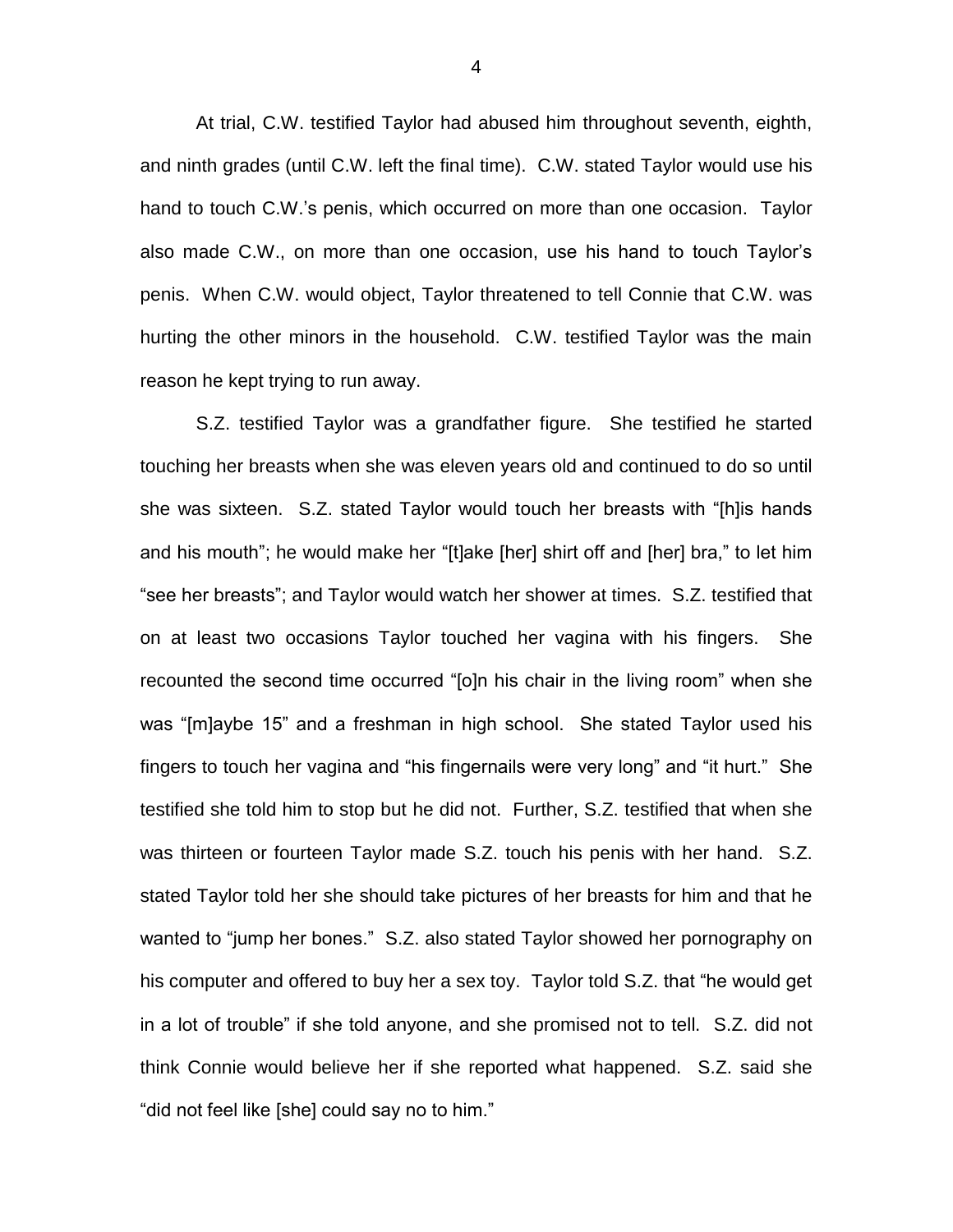S.Z. testified Patty once asked her if anything was going on because Patty had seen Taylor touch S.Z.'s breast. S.Z. told Patty "nothing was happening" because S.Z. did not want Patty to know she was being abused. S.Z. had promised Taylor she would not tell, and she testified "it's not really right to break your promise."

Patty testified she asked S.Z. about an incident when she observed Taylor touch S.Z.'s breast. S.Z. told her mother it was an accidental touching, and Patty did nothing more. When asked to describe what she saw, Patty stated, "[I]t was like a clockwise turn (indicating) and then he finished the rotation."

Taylor testified and denied inappropriately touching either of the minors or having them touch him. As to Patty's observation of him touching S.Z.'s breast, he stated, "It would be virtually impossible" to cup S.Z.'s breast as described because S.Z. "had a pretty heavy coat on."

Connie testified on Taylor's behalf, asserting C.W. and S.Z. both were "not the most truthful children." She testified the children both wanted to go live with their fathers and neither wanted to follow the rules of her household.

The jury convicted Taylor as charged, and he now appeals.

#### **II. Scope and Standards of Review.**

"We review refusal to sever multiple charges against a single defendant for abuse of discretion." *State v. Elston*, 735 N.W.2d 196, 198 (Iowa 2007).

Our review of constitutional issues, such as claims of ineffective assistance of counsel, is de novo. *State v. Clay*, 824 N.W.2d 488, 494 (Iowa 2012).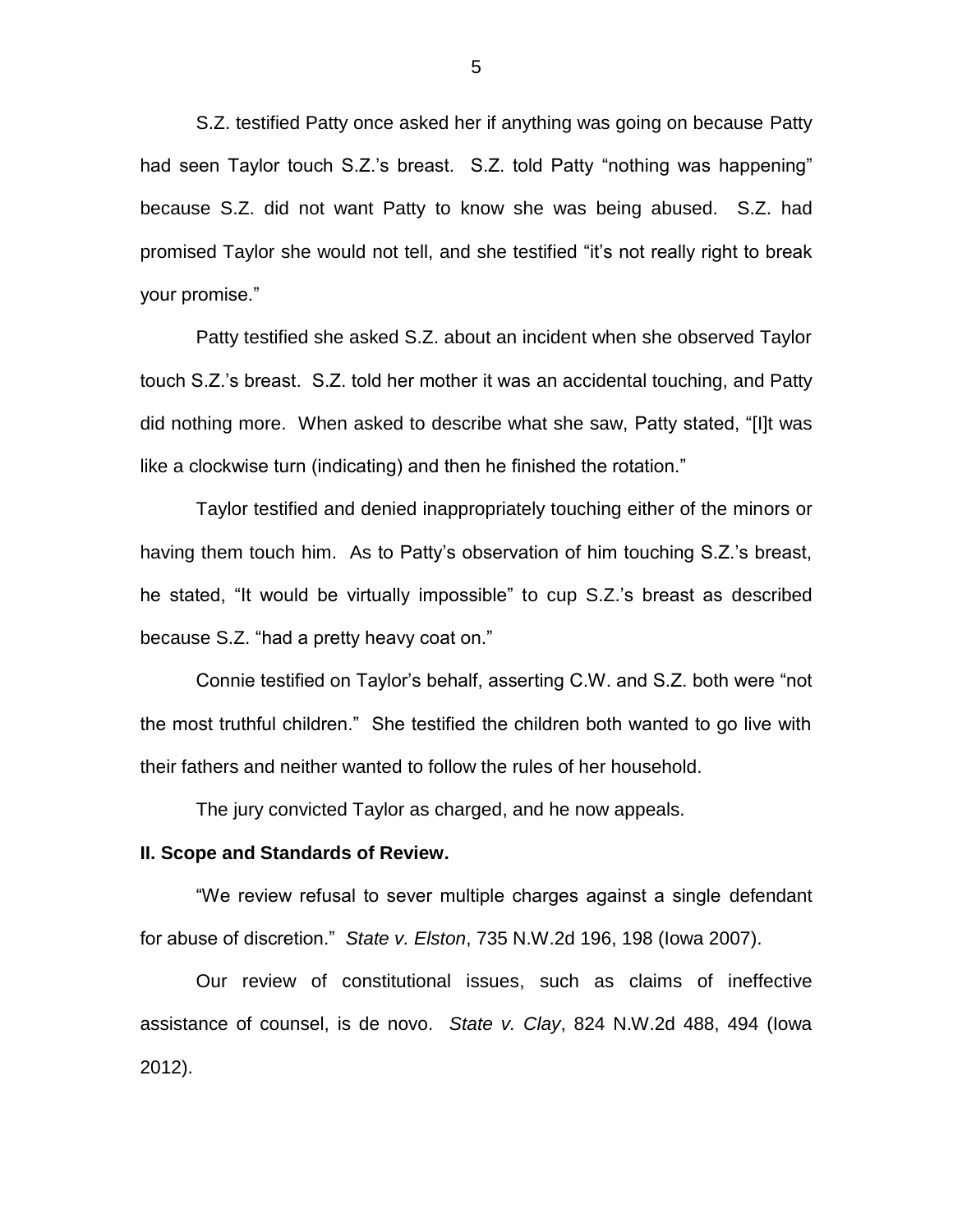**III. Discussion.**

*A. Consolidation.*Iowa Rule of Criminal Procedure 2.6(1) allows "[t]wo or more indictable public offenses which arise from . . . two or more transactions or occurrences constituting parts of a common scheme or plan" to be "alleged and prosecuted as separate counts in a single complaint, information or indictment, unless, for good cause shown, the trial court in its discretion determines otherwise." Our supreme court has announced "the State [has] the right to charge multiple counts in the same offense, to achieve judicial economy." *State v. Romer*, 832 N.W.2d 169, 182 (Iowa 2013). "To prove the district court abused its discretion in refusing to sever charges, [the defendant] bears the burden of showing prejudice resulting from joinder outweighed the State's interest in judicial economy." *Id.* at 181 (quoting *Elston*, 735 N.W.2d at 199).

Taylor argues the allegations of C.W. and S.Z. are not legally entwined and, thus, the cases should not have been tried together. "[T]he essential test in determining whether a common scheme or plan exists is the requirement that all offenses charged must be products of a single or continuing motive." *Id.*  (quoting *State v. Lam*, 391 N.W.2d 245, 249 (Iowa 1986) (adopting the Missouri test)); *accord Elston*, 735 N.W.2d at 198 (holding "transactions or occurrences are part of a 'common scheme or plan' under [rule] 2.6(1) when they are the 'products of a single or continuing motive'" (citations omitted)).

Here, the trial court determined there was a common scheme:

The two victims, S.Z. and C.W., are siblings, having the same mother but different fathers. Both children lived with their mother in the same Council Bluffs residence until approximately a year ago when C.W. moved to live with his father in South Dakota. The allegations contained in Case FECR150716 [concerning S.Z.]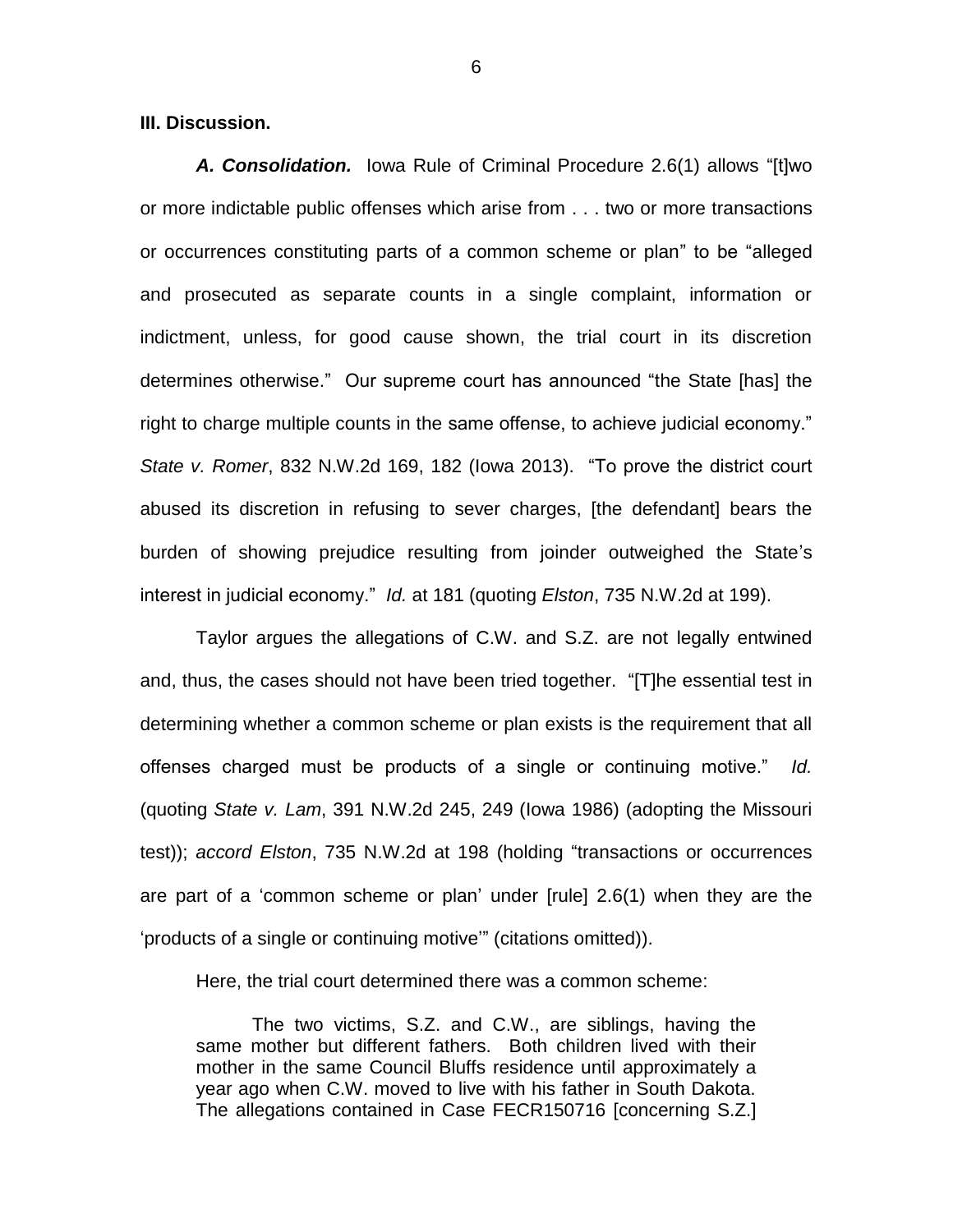covered a period of months from December 18, 2013, through May 16, 2016. The allegations contained in FECR151225 [concerning C.W.] are alleged to have occurred over the similar time period dating from August 1, 2013, through May 31, 2015. The defendant resided in the same house in Council Bluffs, Iowa, as S.Z. and C.W. during the time of the respective allegations. Most, if not all of the allegations are alleged to have occurred in the defendant's bedroom in that home where they all lived. Both children as well as other residents of that home are anticipated to be witnesses in both trials. The alleged sexual contact between the defendant and both children include hand to genital contact. Both cases include allegations that the defendant warned the victims of consequences if others learned of the act. Based on all these factors, the court concludes that the separate occurrences show a common scheme and plan to pervert the children's morals and to use the children for his own sexual purposes.

The trial court's reasoning is consistent with Iowa case law. *See Romer*, 832 N.W.2d at 182-83 (noting the defendant had a common scheme to victimize children to fulfill his sexual desires, the conduct was shown to be geographically proximate, and the defendant displayed a similar modus operandi); *Elston*, 735 N.W.2d at 200 (finding a common scheme or plan where "[a]ll of the crimes alleged in this case against Elston could be found to have been motivated by his desire to satisfy sexual desires through the victimization of children" and the transactions "occurred in close geographic proximity").

Taylor also argues the evidence encouraged the jury to make its findings on the basis of propensity and that the nature of the charges weighed towards a finding of prejudice. In *Romer*, the court noted the defendant's arguments pertaining to "our evidentiary rule on propensity" is "distinct from an analysis under our law dealing with joinder of offenses." 832 N.W.2d at 183. Taylor's burden was to establish that "prejudice resulting from joinder outweighed the State's interest in judicial economy." *Id.* at 181.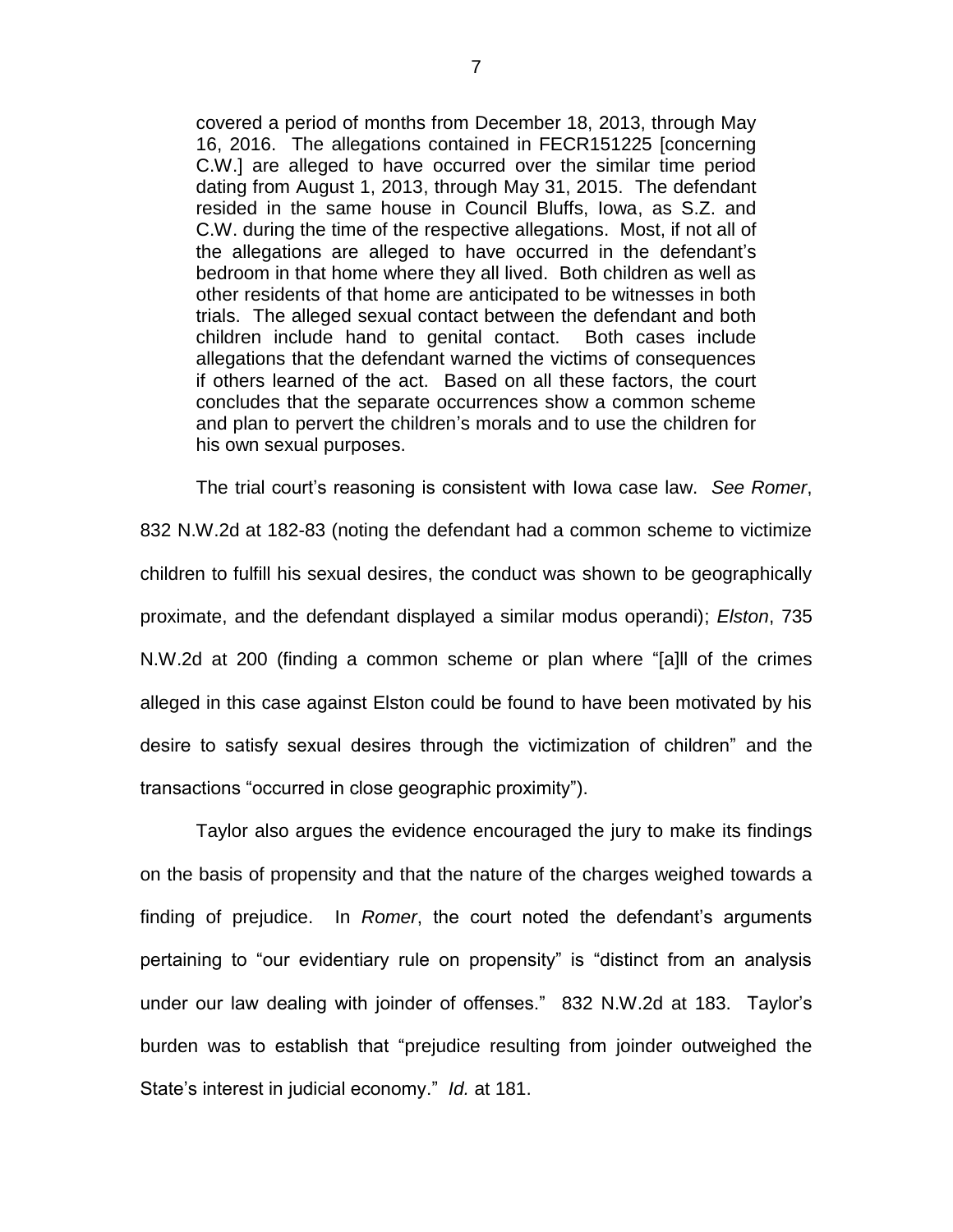The trial court rejected Taylor's contention:

The court finds the defendant has not shown sufficient prejudice to outweigh the interest in judicial economy. Many of the same witnesses would be called to testify in both cases. While the evidence in both cases may overlap if consolidated, the trial court will have the opportunity to caution jurors that they must determine whether the defendant is guilty or not guilty separately on each count. Accordingly, based on the potential duplication of witnesses in separate trials and the trial court's ability to caution the jurors at trial concerning their deliberations on each count, the court finds the State's judicial economy concerns outweigh the prejudice of having one trial with two complaining witnesses.

### (Citations omitted.)

Taylor asserts the trial court did not give the cautionary instruction mentioned in the trial court's reasoning and that even if the instruction had been given, "no limiting instruction would allow the jury to separate out the counts and determine the verdict on an untainted basis." The State observes Taylor did not request the cautionary instruction and, therefore, cannot complain now that the instruction should have been given. We agree. *See State v. Taggart*, 430 N.W.2d 423, 425 (Iowa 1988) ("We have repeatedly held that timely objection to jury instructions in criminal prosecutions is necessary in order to preserve any error thereon for appellate review."); *see also State v. Fountain*, 786 N.W.2d 260, 262 (Iowa 2010) ("Normally, objections to giving or failing to give jury instructions are waived on direct appeal if not raised before counsel's closing arguments, and the instructions submitted to the jury become the law of the case.").

In any event, the State points out the jury was instructed to "determine the defendant's guilt or innocence from the evidence, and the law in these instructions," the instructions set out specific criteria for assessing Taylor's guilt on each offense charged, and the jury was instructed on the individual elements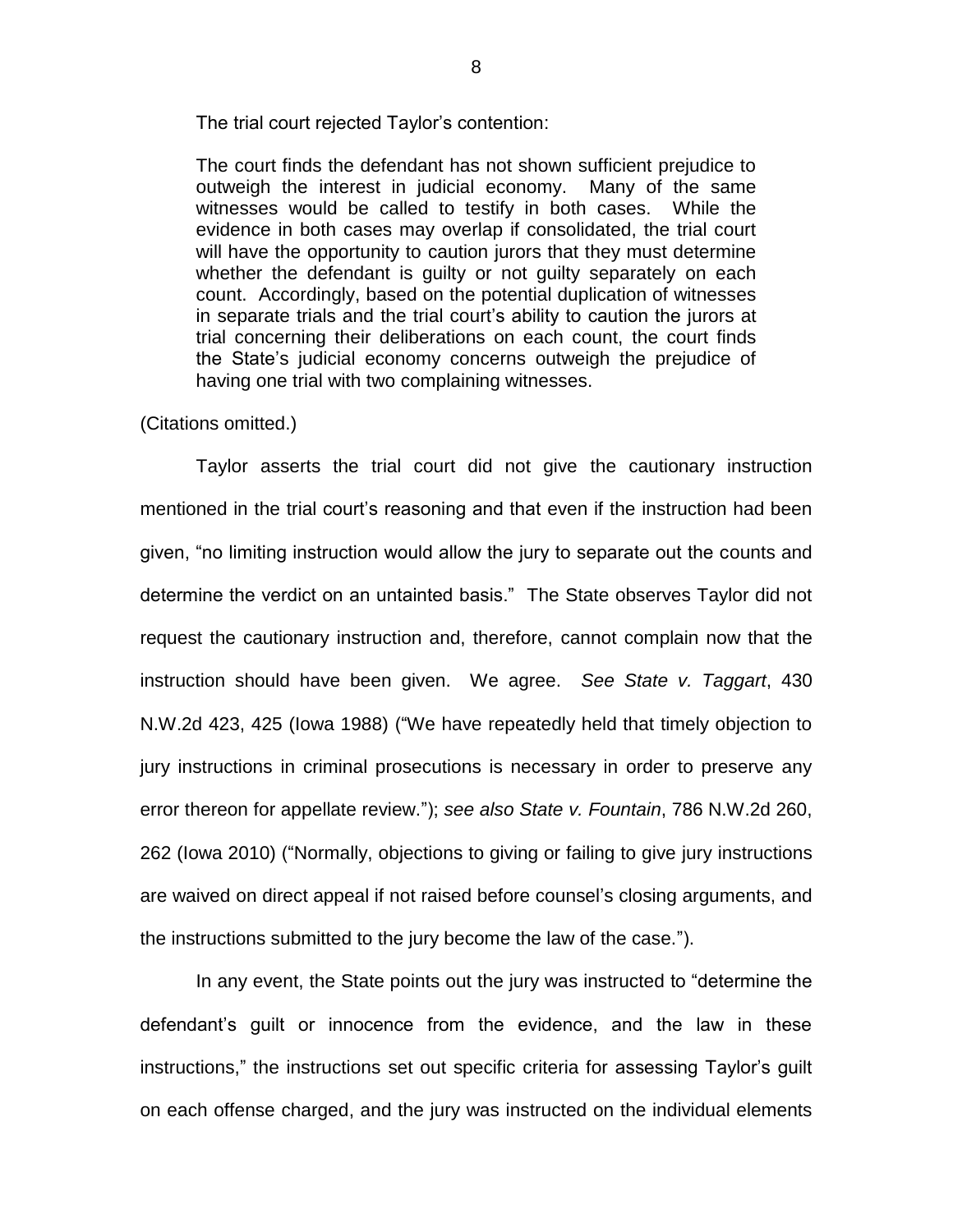of each offense.<sup>2</sup> "We presume juries follow the court's instructions." State v. *Hanes*, 790 N.W.2d 545, 552 (Iowa 2010).

We find no abuse of the court's discretion in allowing the cases to be consolidated.

**B. Ineffective assistance of counsel.** Taylor asserts his trial counsel

was ineffective in failing to object to the admission of the recorded interview of

S.Z. by April Anderson, a forensic interviewer with Project Harmony, a child

 $\overline{a}$ 

2. The defendant performed the sex act with C.W. while he was under the age of fourteen.

If the State has proved all of the elements, the defendant is guilty of sexual abuse in the third degree. If the State has failed to prove either one of the elements, the defendant is not guilty.

And Instruction 21 provides:

In Count III of Case No. FECR150716, the State must prove all of the following elements of lascivious acts with a minor:

1. On or about the 18th day of December, 2013, through the 17th day of December, 2014, the defendant forced, persuaded, or coerced S.Z., with or without her consent, to disrobe or partially disrobe.

2. The defendant engaged in such conduct with the specific intent to arouse or satisfy the sexual desires of the defendant or S.Z.

3. At the time of the conduct, the defendant was then 18 years of age or older.

4. At the time of the conduct, the defendant was in a position of authority over S.Z.

5. At the time of the conduct, S.Z. was under the age of 18 and not married.

If the State has proved all of the elements, the defendant is guilty of lascivious conduct with a minor. If the State has failed to prove any one of the elements, the defendant is not guilty of lascivious conduct with a minor.

The instruction for each additional count similarly set out the date of the alleged conduct, who was the alleged victim, and the elements of the offense.

 $2$  For example, Instruction 16 provides:

ln count I of Case No. FECR151225, the State must prove both of the following elements of sexual abuse in the third degree:

<sup>1.</sup> On or between the 1st day of January, 2012, through the 15th day of November, 2014, the defendant performed a sex act with C.W., whose date of birth is XXXX, by having sexual contact between the hand of the defendant and the genitals of the victim.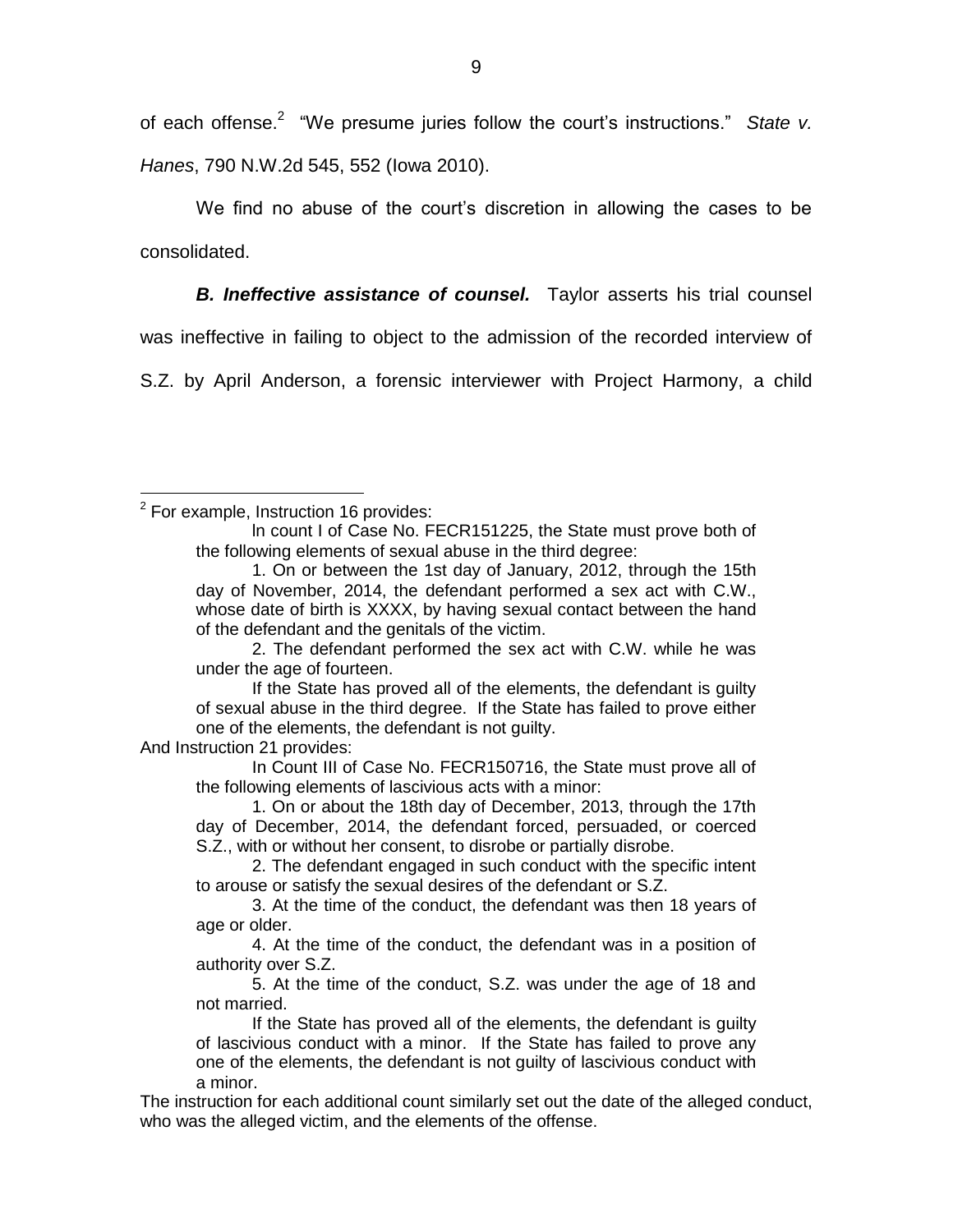advocacy center, on hearsay grounds and as improper vouching<sup>3</sup>; in failing to request the cautionary instruction that jury must determine whether Taylor was guilty or not guilty on each count<sup>4</sup>; and due to cumulative error.

To prevail on an ineffective-assistance-of-counsel claim, a defendant must establish (1) counsel failed to perform an essential duty and (2) the defendant was prejudiced as a result. *State v. Brothern*, 832 N.W.2d 187, 192 (Iowa 2013) "We usually preserve claims of ineffective assistance of counsel for potential postconviction proceedings. However, if the record is sufficient to decide such claims, we will do so on direct appeal." *Elston*, 735 N.W.2d at 200 (citations omitted). We conclude the record is not adequate to address all the ineffectiveness claims here so we preserve them for possible postconviction relief proceedings. *See Clay*, 824 N.W.2d at 502 ("Clay will have to bring all his ineffective-assistance-of-counsel claims in a postconviction relief action, because he raises multiple claims, some of which require further development of the record."); *see also State v. Ondayog*, 722 N.W.2d 778, 786 (Iowa 2006) ("[P]ostconviction proceedings are often necessary to discern the difference between improvident trial strategy and ineffective assistance.").

*C.* Sentence. Finally, Taylor challenges the sentence entered concerning court costs and fees as illegal and an abuse of discretion. Taylor was ordered to pay court costs and attorney fees, which were to be certified later. Because

 $\overline{a}$ 

 $3$  Counsel did object on ground the exhibit was duplicative because S.Z. had already testified.

<sup>&</sup>lt;sup>4</sup> Iowa Criminal Jury Instruction No. 100.15, which provides:

The defendant has been charged with \_\_\_ counts. This is just a method for bringing each of the charges to trial. If you find the defendant guilty or not guilty on any one of the \_\_\_ counts, you are not to conclude the defendant is guilty or not guilty on the other(s). You must determine whether the defendant is guilty or not guilty separately on each count.